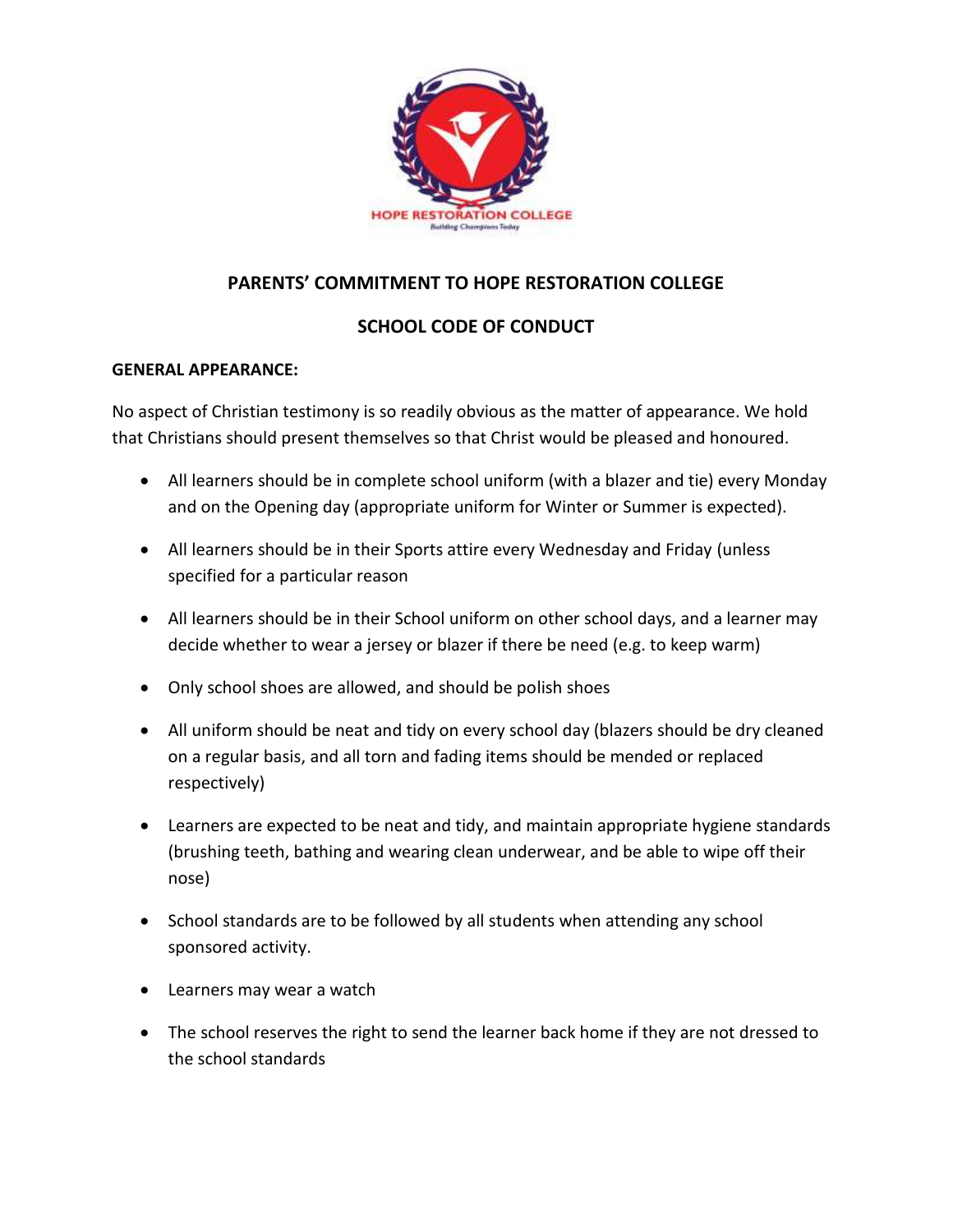### **Appearance: Girls**

HRC places emphasis on **countenance** rather than outward adornment.

- No make-up, no necklaces or hand bands
- Finger nails should be trimmed and kept clean (no cutex or painting of any kind)
- Girls with pierced ears may wear plain sleepers / studs and only one per ear
- Hair should be combed and tied at the back and kept in position by a neat hair band
- Free hand plaiting or neat natural hair styles are allowed, and long hair should be tied away from the face
- No other styles are permitted (weaves, braids, locks, perm, relaxes)
- Girls may not wear a wig (except on civvies days or when it`s required for acting/staging after requested by the school / supervisor)
- Girls` hair accessories should match the colours of their uniform (red/white/navy/black)
- Girls may wear lip gloss but no lip stick is allowed

### **Appearance: Boys**

HRC places emphasis on **countenance** rather than outward adornment.

- No moustaches, beards, or long ungroomed hair
- Only a school clean cut (no stylish cuts, no dread, no locks)
- No ear rings, necklaces or hand bands
- Boys should wear their trousers with a belt which should be buckled

### **GENERAL SCHOOL CONDUCT /DISCIPLINE**

- It is compulsory for a learner to attend school every school day, except for situations that are beyond control
- When a learner is unable to attend school, a written note explaining the reason why they are unable to attend should be submitted to the school office for record keeping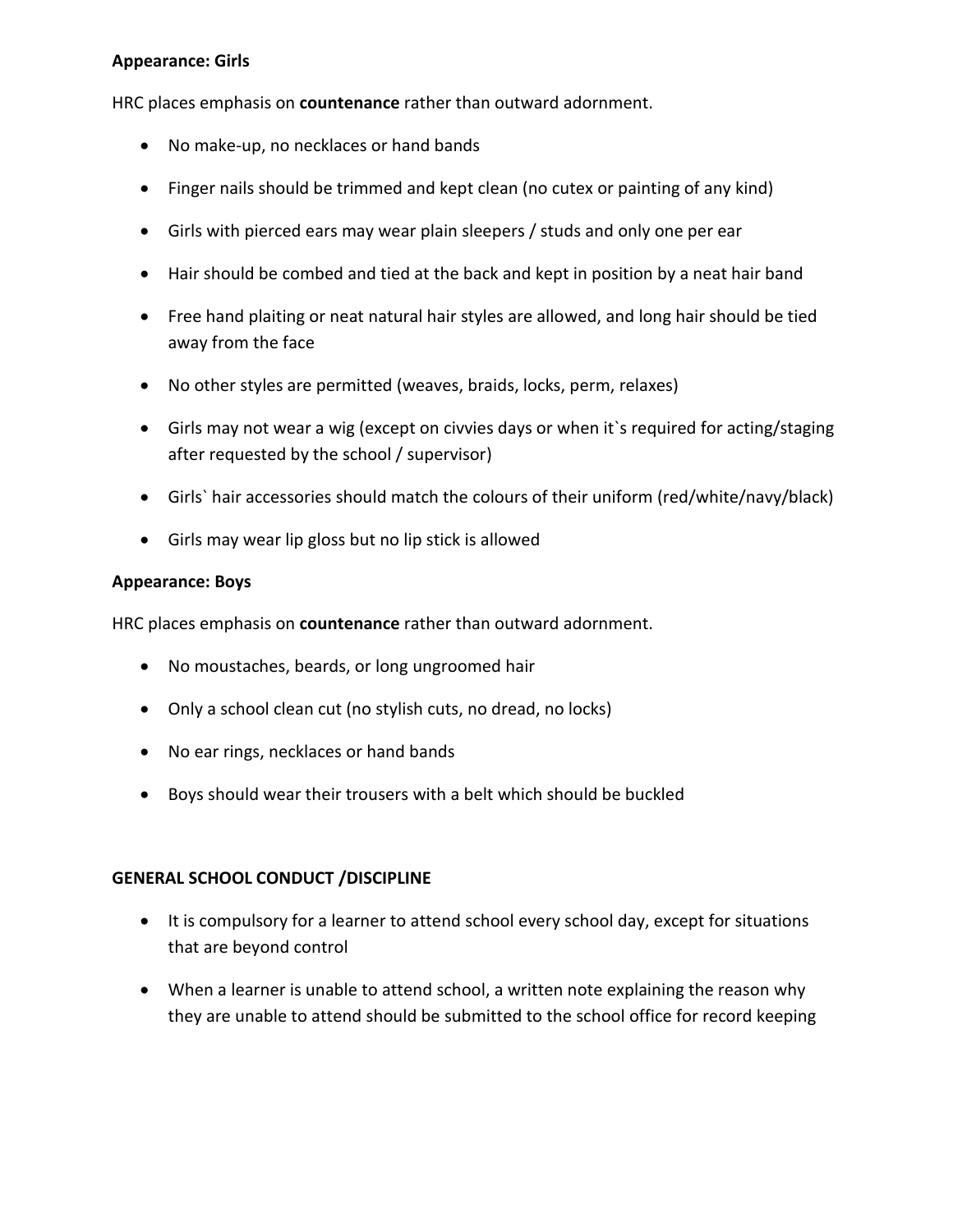- A learner should attend a full day at school unless, the learner suddenly falls sick or there is a family emergency, otherwise no parents will be allowed to fetch a child before school ends.
- Learners should be under the Instructional Core for a minimum of 5 hours per day, so all learners should be in the school before 07H30.
- In the event of inclement weather, school closings will be announced to parents via email, sms and cell-phone messages.
- No bullying of any kind is allowed in the school (even verbal we only say things that glorify God)
- Fighting is not permitted and may result in a learner being suspended from school
- No stealing will be tolerated (stealing from other children or from their teachers, or any other school staff member)
- No littering in the school we do not PASS litter we PICK it up
- No cell-phones / tablets/ play stations or toys may be brought to school (except when required for learning purposes or for staging)
- No weapons, jewellery or electrical gadgets may be brought to school should a learner be found in possession of such, these shall be confiscated by the school
- No learner will be allowed to go on a school excursion / outing / sports etc without the consent of the parents – an indemnity form should signed prior to the event
- No learner may act in a way that will bring disrepute to the school, when they are at school or away from school
- Learners should observe all school / Learning Centre rules

### **Behaviour in the Learning Centre**

- To observe all LC procedures including; setting goals, scoring and rescoring, crossing of completed goals)
- No learner may change their own goals except the Supervisor
- No learner may go home before setting the goals for the following day
- No learner will be allowed to disturb and disrupt other learners in their offices
- No learner is allowed to eat during learning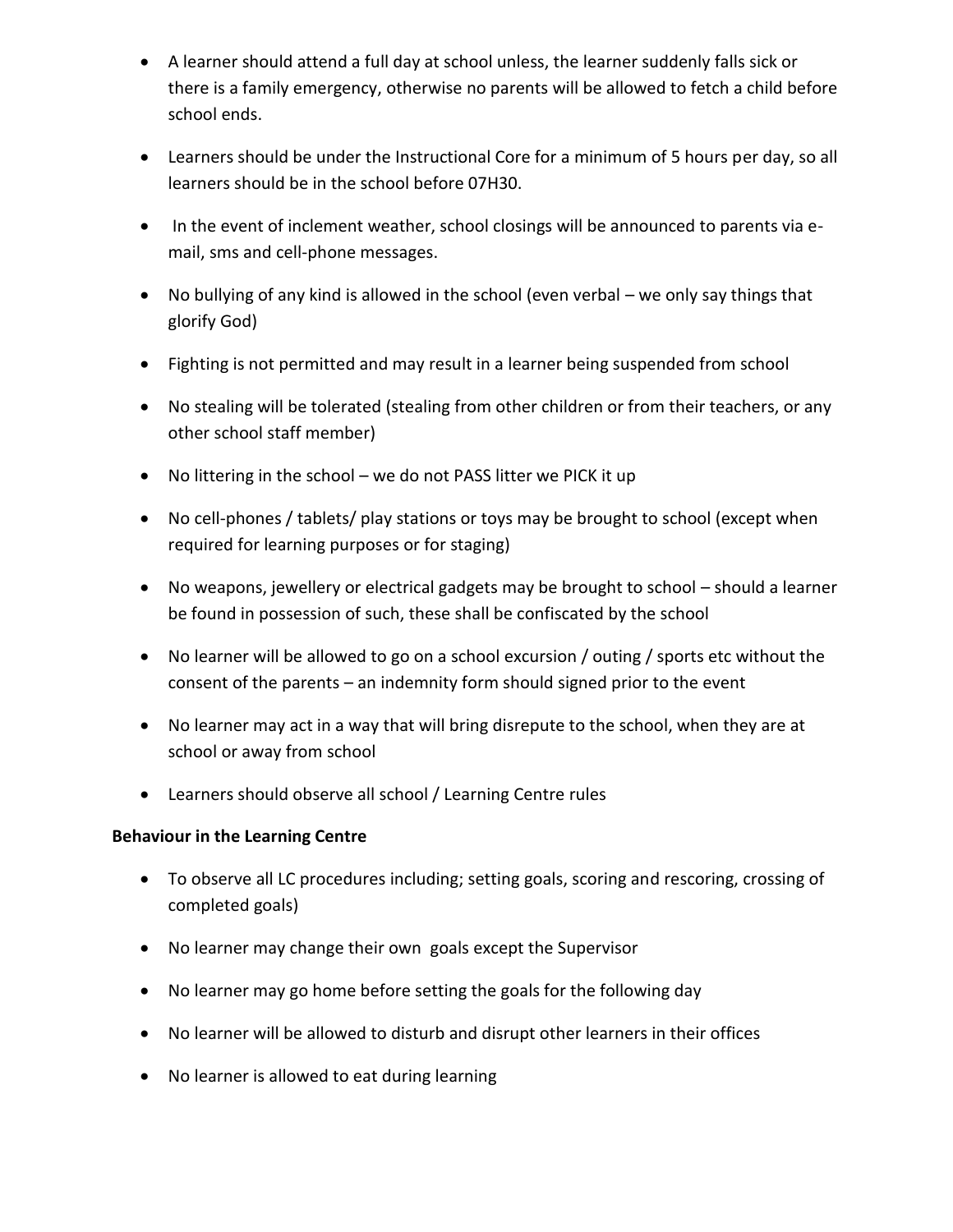- Keep the LC and office neat and tidy
- For any learner who violates LC rules (e.g. scoring violation, cheating, disturbing others), the LC rules that apply to the violation shall apply, inclusive of time outs, break detention, and these may be extended to Saturday detention
- All Aftercare dressing should be modest and portray Christ

## **Behaviour outside the Learning Centre**

- *Break periods and in the toilets*
	- Learners must wash their hands before and after eating
	- All fruits should be properly washed before eating
	- No learner may take other learner` s food by force
	- All litter should be placed in the provided dust bins
- *On the Playfields*
	- Wednesday school sports are compulsory, and no child may be exempted from doing sports, unless on medical reasons, and the Doctor` s note should be submitted to the school
	- We encourage sharing of sports equipment
	- We encourage team work
	- We encourage endurance and sportsmanship
	- We must use time effectively (we do not waste time when we are on the sports filed)
- *On the transport*
	- HRC learners should respect other learners from other schools
	- Learners should respect and take instruction from their transport driver
	- Learners should remain seated with seat belts 'on' when the vehicle is in motion
	- HRC learners should take care of all their belongings and make sure they do not leave anything on the vehicle
	- All learners dropped by transport must not run in the parking area, but must walk to the school block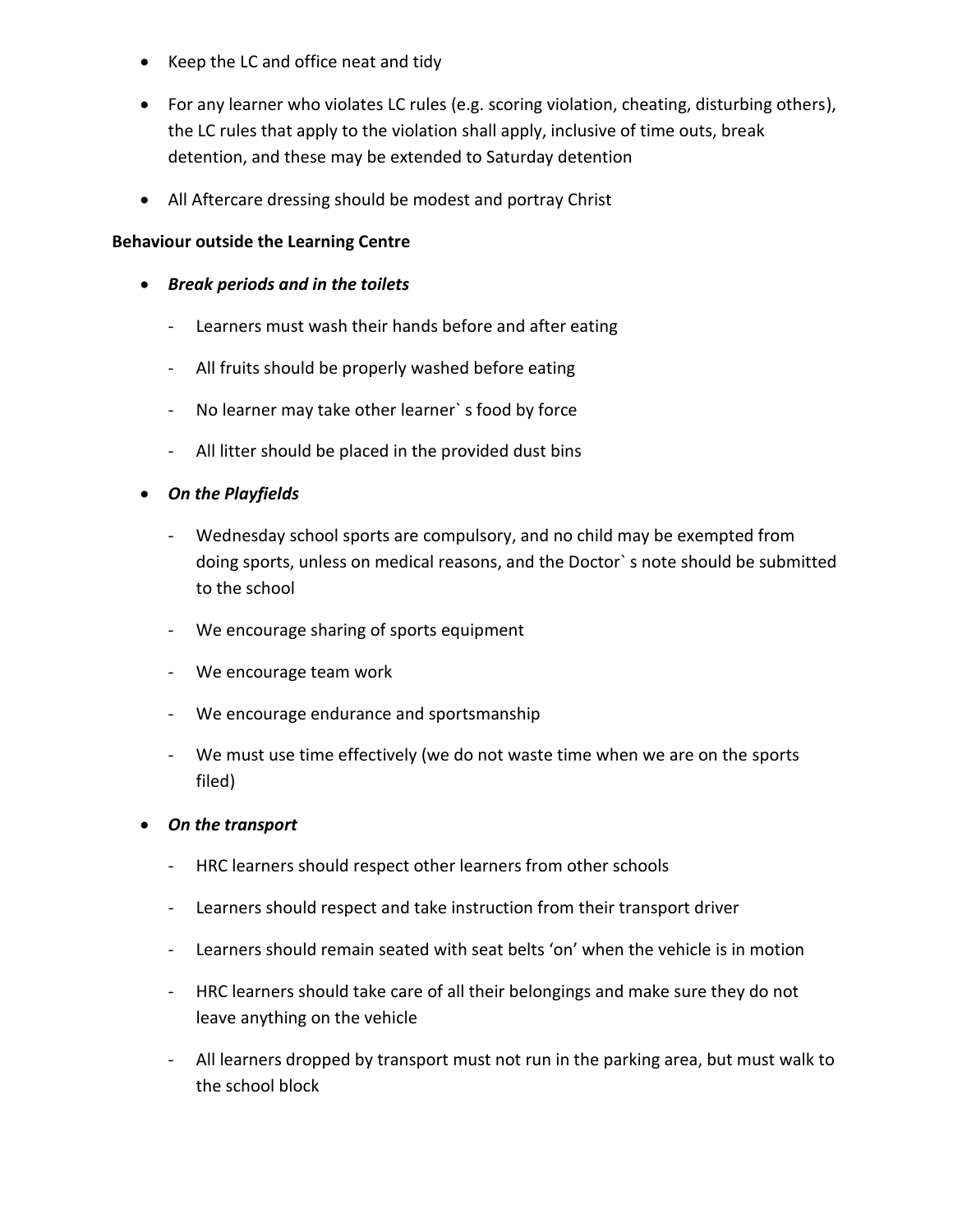## *During school tours/outings*

- All learners are expected to promote the school name by demonstrating good behaviour
- No learner may demonstrate any kind of behaviour that may put the school` s name in disrepute
- For any school tour/outing, communication shall be sent to parents regarding the dress code

## **Behaviour towards other learners**

- All learners should respect each other
- No learner may call others "names" , tease or provoke them
- Senior learners (Grades 5 upwards) deserve respect from the junior learners
- All senior learners should treat their juniors with the same respect and should model the right kind of behaviour that is godly – no seniors should bully their juniors and the vice versa

## **Behaviour towards the Opposite Sex**

Boy/girl friendship/relationship shall be kept at a brother/sister level only

### **Behaviour towards teachers and other school staff**

- Learners need to respect their teachers
- Learners need to respect other school staff members
- Learners should greet their teachers by name or Ma` am / Sir
- Learners should greet and show respect to any visitors in the school

### **School property and Stewardship**

- All school property and facilities should be preserved (this include all form of furniture and stationery, buildings, sports equipment and school fields)
- Any marked / scratched, defaced, or broken property is to be replaced by the concerned/involved learner
- No learner is allowed to take home anything that belongs to the school without permission